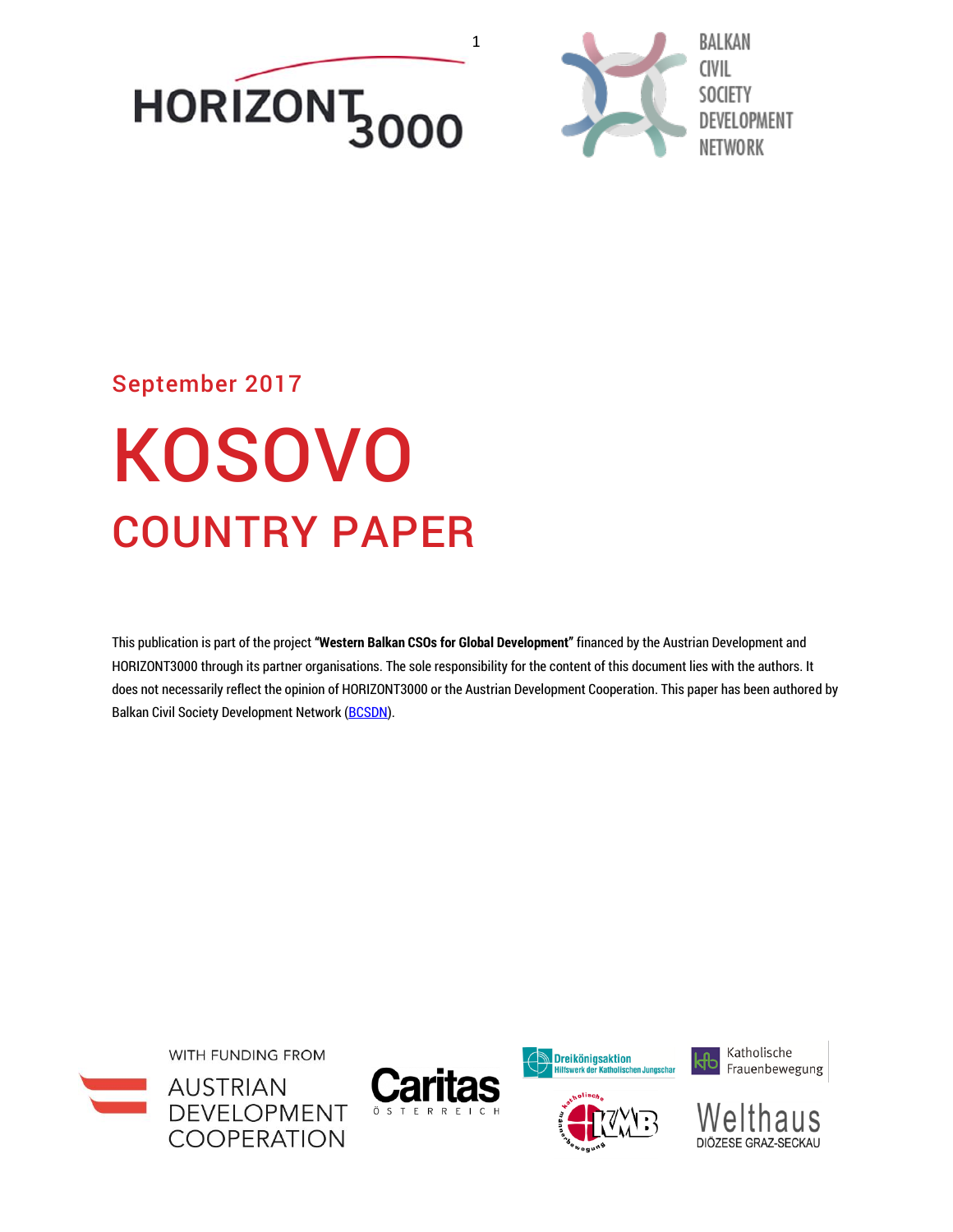# **Contents**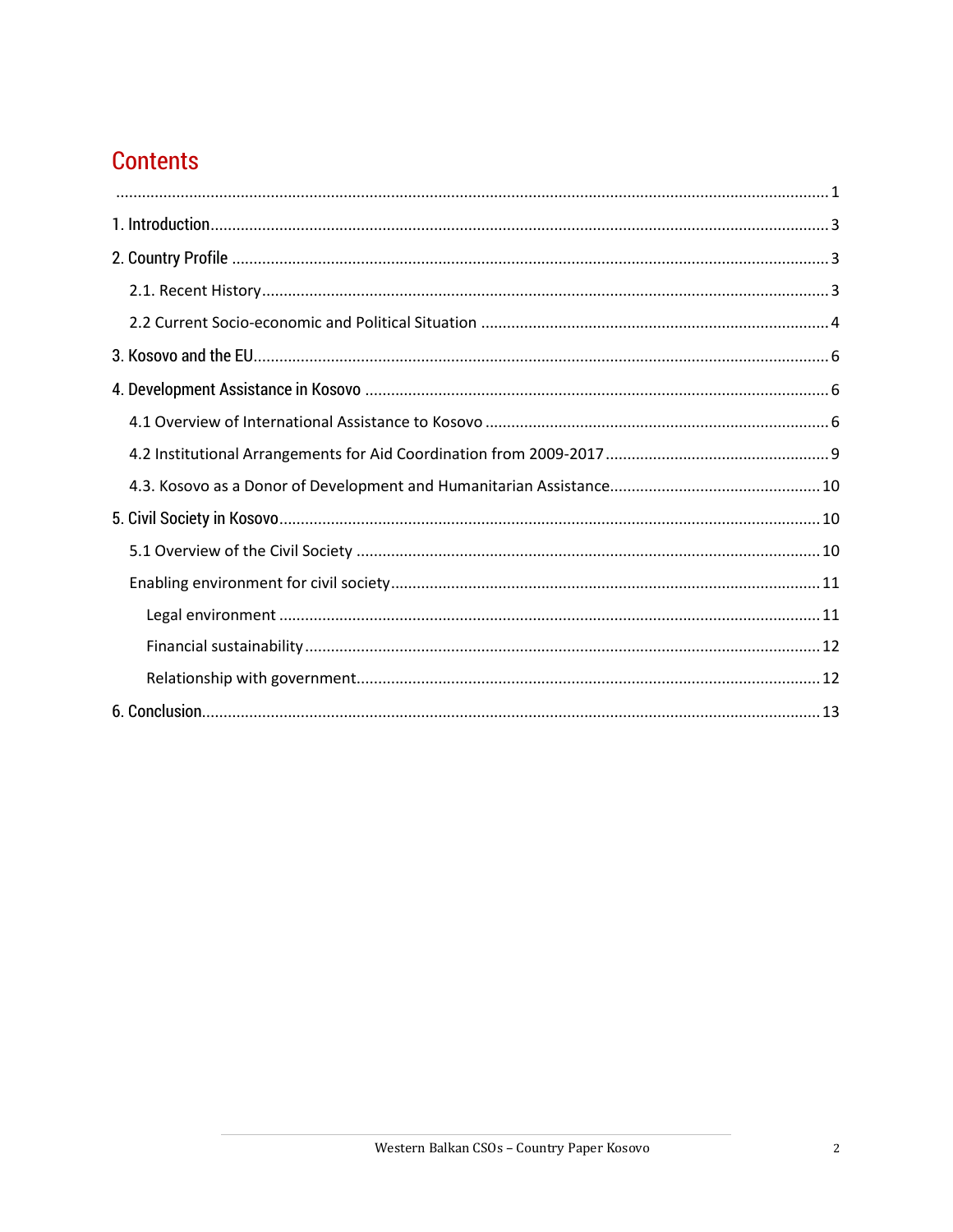# <span id="page-2-0"></span>**1. Introduction**

Kosovo is the youngest country in Europe since it declared its independence from Serbia in February 2008. It located in the Southeast of Europe, landlocked between Albania, Serbia, Macedonia and Montenegro. The country has experienced drastic changes in the past 30 years: it was successively a socialist autonomous province of Federal Republic of Yugoslavia, a territory in Serbia, a territory administered by the UN, and finally, an independent republic.

This paper was written in the frame of the project "Western Balkan CSOs for Global Development ", financed by the Austrian Development Cooperation. The project is aimed to raise capacities of Western Balkans' civil society organization to engage in political dialogue, advocacy and awareness raising of global development issues.

A strong and vibrant civil society is crucial for addressing global justice, solidarity and international development and should be involved in the national process for creation of development policies, meaningful involvement of the civil society in the national development policies will be especially important. Involvement of the civil society in development processes is even more important for the EU countries and those which aspire to become EU members since they are obliged to set up its international development cooperation and humanitarian aid strategies and adopt EU acquis. Kosovo, being a potential candidate country and a strong aspirant for becoming an EU member will also have to do so.

This paper gives background on the country's socio-economic situation and recent history, the EU integration process, the state of play with the Official Development Assistance and the state of development of the civil society. The aim is to provide information for assessing the potentials for civil society's meaningful involvement in development policies in Kosovo and in meeting the country's commitments related to the EU accession in the area of development and humanitarian aid.

The analysis of the state of play in Kosovo with the civil society and the environment in which it operates is based on the findings from the monitoring conducted by the Kosovar Civil Society Foundation for 2016 within the unique tool developed by BCSDN and its members and partners  $-$  The Monitoring Matrix on [enabling environment for civil society development.](https://monitoringmatrix.net/)

# <span id="page-2-1"></span>**2. Country Profile**

## <span id="page-2-2"></span>**2.1. Recent History**

Kosovo gained independence after a long period of ethnic tensions between Kosovo's Albanian and Serb population that culminated with the Kosovo war of 1998-1999. The war was brought to an end with a military intervention of NATO forcing the Federal Republic of Yugoslavia to withdraw its troops from Kosovo and to transfer the governance of the province to the United Nations. In line with the UN resolution 1244, international civil and military presence was authorized and the UN Interim Administration Mission in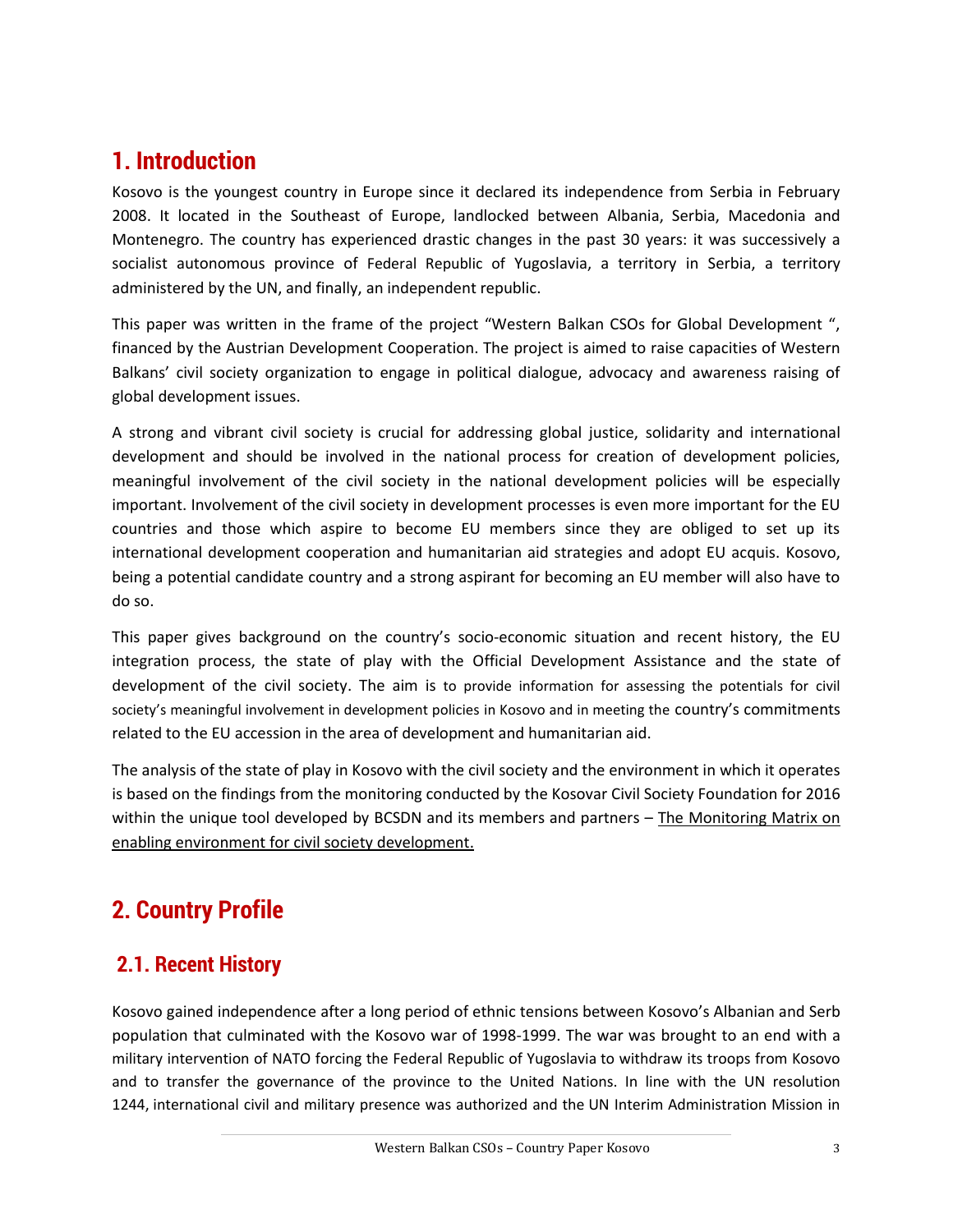Kosovo (UNMIK) was established. In addition, the NATO-led Kosovo Force (KFOR) was established to provide security to UNMIK making Kosovo de facto a UN province. According to recent estimates, the war resulted in half of the two million Kosovo's residents becoming refugees (est. 600,000 by April 1999) or internally displaced people (est. around 400,000)<sup>1</sup>. After the end of the war, Serbia continued formal sovereignty over Kosovo, recognized by the international community; however a clear majority of the province's population sought independence. International negotiations for determining Kosovo's final status began in 2006 and resulted in a settlement proposal for 'supervised independence'. Soon after, in February 2008, Kosovo's Parliament declared independence receiving mixed reactions from the international community. Sporadic bursts of violence led by some Kosovo Serbs opposing the secession occurred, while the EU provided additional police and civilian resources to Kosovo - the European Union Rule of Law Mission in Kosovo (EULEX Kosovo) which included around 3,200 police and judicial personnel. Since then, EULEX's mandate has been extended up to 14 June 2018.

Since the declaration of independence in 2008 until March 2017 Kosovo has been recognized as an independent state by 115 countries out of which 23 are EU members, while 5 EU countries have not recognized it yet: Cyprus, Greece, Romania, Slovakia and Spain. The Government of Serbia in particular does not recognise Kosovo. After strong pressure and mediation by the EU a normalisation dialogue was initiated between Kosovo and Serbia in 2011 which resulted in signing of the "First Agreement of Principles Governing the Normalization of Relations" in April 2013. According to the agreement, Belgrade acknowledged the Prishtina government as the legitimate governing and administrative authority over the territory of Kosovo. Prishtina agreed to grant the Serbian community in northern Kosovo a separate status, allowing them to run their own affairs though affirming that they remain a nominal part of Kosovo. Despite some progress, in particular in regards to the integration of police and the organisation of elections in the northern part of the country, both countries failed to implement the signed agreements.

## <span id="page-3-0"></span>**2.2 Current Socio-economic and Political Situation**

According to the last 2011 census, Kosovo has a population of 1.7 million with only 8% being minorities, of which 4% are ethnic Serbs<sup>2</sup>. The census was boycotted by majority Serb municipalities, so their percentage is most likely much higher. Serbs in North of Kosovo are the largest minority, followed by the Romani, Ashkali and Egyptians (RAE) RAE community.<sup>3</sup> The constitution guarantees the rights of minorities, though the protection of orthodox cultural heritage remains a challenge and more needs to be done regarding the political, social and economic inclusion of the RAE community<sup>4</sup>. Kosovo largely

 $\overline{\phantom{a}}$ 

 $^{\rm 1}$  [https://migration.ucdavis.edu/mn/more.php?id=1801,](https://migration.ucdavis.edu/mn/more.php?id=1801) Accessed on 20.04.2017

<sup>2</sup> [https://unstats.un.org/unsd/censuskb20/KnowledgebaseArticle10700.aspx,](https://unstats.un.org/unsd/censuskb20/KnowledgebaseArticle10700.aspx) Accessed on 21.04.2017

<sup>3</sup> [http://ask.rks-gov.net/sq/agjencia-e-statistikave-te-kosoves/add-news/te-dhenat-demografike-sipas-komunave-2011,](http://ask.rks-gov.net/sq/agjencia-e-statistikave-te-kosoves/add-news/te-dhenat-demografike-sipas-komunave-2011) Accessed on 21.04.2017

<sup>4</sup> [https://ec.europa.eu/neighbourhood-enlargement/sites/near/files/pdf/key\\_documents/2016/20161109\\_report\\_kosovo.pdf,](https://ec.europa.eu/neighbourhood-enlargement/sites/near/files/pdf/key_documents/2016/20161109_report_kosovo.pdf) Accessed on 21.04.2017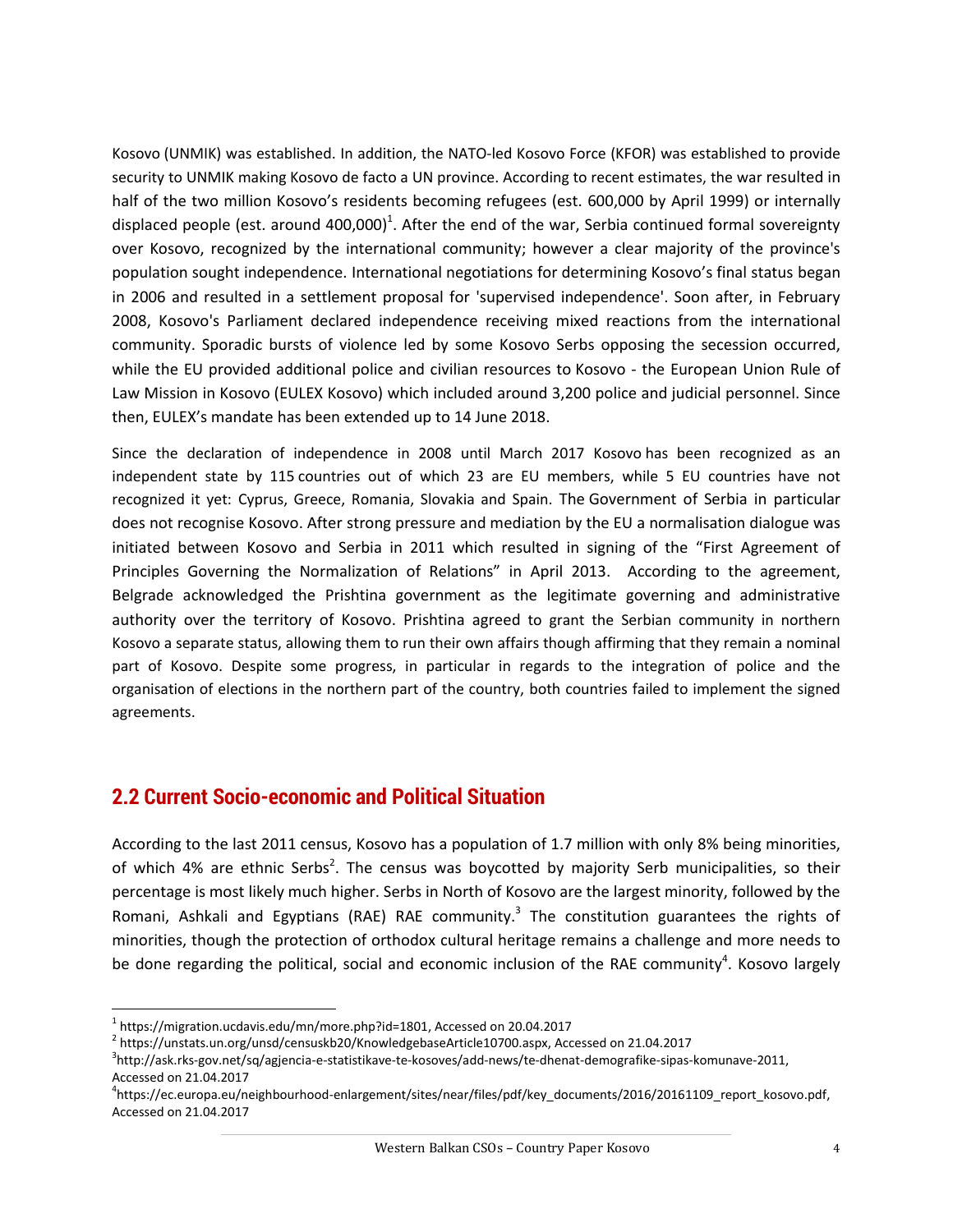recovered from the mass exodus of the late 1990s when hundreds of thousands people left their homes for safety. Nevertheless, mass emigration is currently a particular concern for the country, while its international isolation remains a key challenge, as Kosovo's citizens can travel without visa to 6 countries only.<sup>5</sup>

Kosovo is a lower-middle-income country with solid economic growth of 3.6% over the last decade. It has a GDP of EUR 6.05 billion and a GDP per capita of EUR 3,751.<sup>6</sup> The biggest share in Kosovo's economy is of the services sector with 64.5% contribution to the country's GDP, followed by 23% share of the GDP of the industrial sector, mainly mining, manufacturing and construction, and a contribution of 13% of the GDP of the agricultural sector. Kosovo was ranked 85<sup>th</sup> out of 187 countries in the Human Development Index 2016.<sup>7</sup> It has a 33% of unemployment rate and extremely high 57.7% of youth unemployment rate, while 29.7% of the population lives below the poverty rate. ${}^{8}$ 

Reliance on remittances and the widespread informal economy further decrease employment incentives, resulting in low labour force participation, especially among women, and high unemployment rates, in particular among young and unskilled workers. 9 From 2005 until 2017 remittances in Kosovo averaged 112.60 million EUR with highest amount of 608.70 million EUR in June of 2008 and a record low of 41.60 million EUR in January of 2014 $^{10}$ .

The Government of the Republic of Kosovo is defined under the 2008 Constitution of Kosovo as a multiparty parliamentary representative democratic republic. The Assembly of the Republic of Kosovo is regulated by the Constitution of Kosovo and has 120 members, with 100 of them being directly elected into the Assembly whilst the rest of the seats are distributed as follows: 10 seats for the representatives of the Serbs, 4 seats or the representatives of the Romani, Ashkali and Egyptians, 3 seats for the Bosniaks, 2 seats for the Turks and 1 seat for the Gorans.

According to the EC progress reports, one of the most serious problems plaguing the country is the lack of transparency and accountability in Kosovo's public administration and the widespread corruption which negatively affects also foreign investment. The judiciary, customs and public utilities sectors are the most-affected by corruption, and companies regularly bribe public officials<sup>11</sup>. Another problematic issue for the country's democratic capacity is the media freedom, as newspapers which are not aligned with the government or ruling parties have been subject to intimidation through tax investigations or blocked from accessing public information.<sup>12</sup>

 $\overline{\phantom{a}}$ 

7 http://hdr.undp.org/sites/default/files/human\_development\_report\_2016.pdf Accessed on 21.04.2017

<sup>5</sup> [http://www.mfa-ks.net/?page=2,70,](http://www.mfa-ks.net/?page=2,70) Accessed on 21.04.2017

<sup>6</sup> [http://data.worldbank.org/country/kosovo,](http://data.worldbank.org/country/kosovo) Accessed on 21.04.2017

<sup>8</sup> [http://www.ks.undp.org/content/kosovo/en/home/countryinfo.html,](http://www.ks.undp.org/content/kosovo/en/home/countryinfo.html) Accessed on 21.04.2017

<sup>9</sup> [https://ec.europa.eu/neighbourhood-enlargement/sites/near/files/pdf/key\\_documents/2016/20161109\\_report\\_kosovo.pdf,](https://ec.europa.eu/neighbourhood-enlargement/sites/near/files/pdf/key_documents/2016/20161109_report_kosovo.pdf) Accessed on 21.04.2017

<sup>&</sup>lt;sup>10</sup> [https://tradingeconomics.com/kosovo/remittances,](https://tradingeconomics.com/kosovo/remittances) Accessed on 20.07.2017

<sup>&</sup>lt;sup>11</sup>[http://www.business-anti-corruption.com/country-profiles/kosovo,](http://www.business-anti-corruption.com/country-profiles/kosovo) Accessed on 13.04.2017

<sup>12</sup><https://freedomhouse.org/report/freedom-press/2014/kosovo#.VK--E3u9FBE> , Accessed on 13.04.2017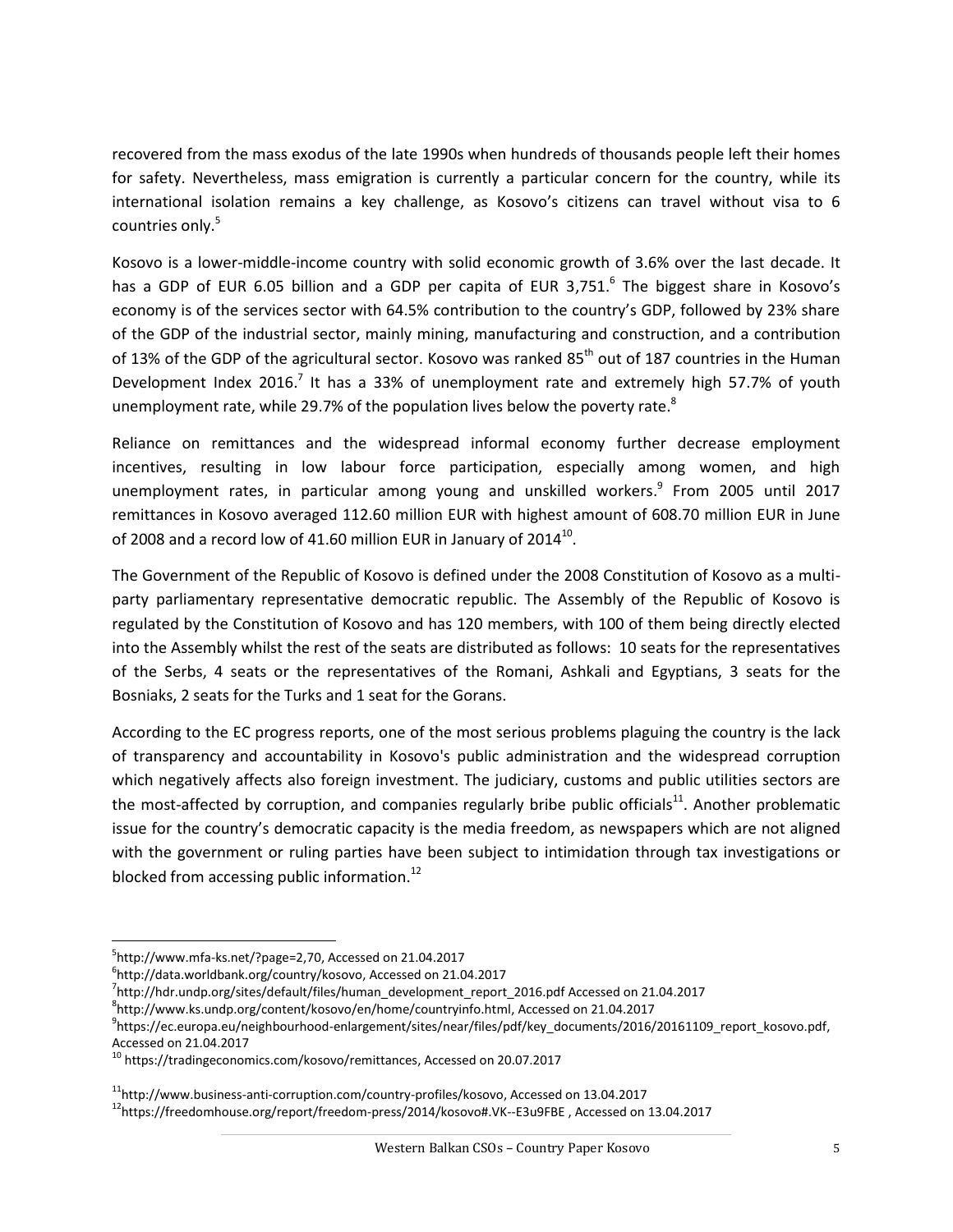# <span id="page-5-0"></span>**3. Kosovo and the EU**

Kosovo has a status of a potential candidate country being promised a prospect of joining once ready. Since the Thessaloniki Summit of June 2003, the country has participated in the Stabilisation and Association Process (SAP), the EU policy that prepares the Western Balkans for future EU membership. The EU's commitment to support Kosovo's future in the EU was outlined in detail in the 2005 Communication of the European Commission to the Council "*A European Future for Kosovo<sup>13</sup>*". The EU has conducted regular meetings with Kosovo authorities to monitor the progress in the EU enlargement process as part of the Stabilisation and Association Process Dialogue and has invested substantial financial support in the country both for reconstruction and reconciliation, and later for institution and state building in the form of pre-accession assistance. Along with the Instrument for Pre-Accession Assistance, the EU has managed to use different enlargement policy tools to leverage Kosovo to conducting crucial reforms. After Kosovo demonstrated a commitment to normalisation of its relations with Serbia, The Stabilisation and Association Agreement with the EU was signed in 2015, after two years of negotiations. The Agreement establishes the contractual relationship between EU and Kosovo and the mutual rights and obligations in core elements for the democratic principles and for the EU's single market.

Although Kosovo is still far from becoming an EU member, it has managed to implement numerous EU related reforms to demonstrate its commitment to the accession process. The fulfilment of wide-ranging rule of law reforms allowed the Commission in May 2016 to issue a formal proposal for transferring Kosovo to the Schengen visa-free list, which should be passed in the European Parliament and the Council pending the fulfilment of 2 remaining EU requirements. Kosovo institutions fulfilled the obligations on the establishment of the Specialist Chambers and Specialist Prosecution Office to investigate allegations of international crimes committed during and after the 1999 conflict and to extend the mandate of EULEX until June 2018.

Despite some progress, the EC in the 2016 Report has noted that for moving further in the accession process serious commitment and reforms are need in the judicial system in Kosovo, the fight against corruption and organised crime, while considerable efforts are also required for developing functioning market economy and for progress in the legislative alignment.

# <span id="page-5-1"></span>**4. Development Assistance in Kosovo**

 $\overline{\phantom{a}}$ 

#### <span id="page-5-2"></span>**4.1 Overview of International Assistance to Kosovo**

After the war in 1999, significant amount of international aid was distributed in Kosovo, mainly for humanitarian relief, reconstruction purposes, refugee resettlement and ethnic reconciliation. As Kosovo

<sup>13</sup> http://eur-lex.europa.eu/legal-content/EN/TXT/?uri=CELEX%3A52005DC0156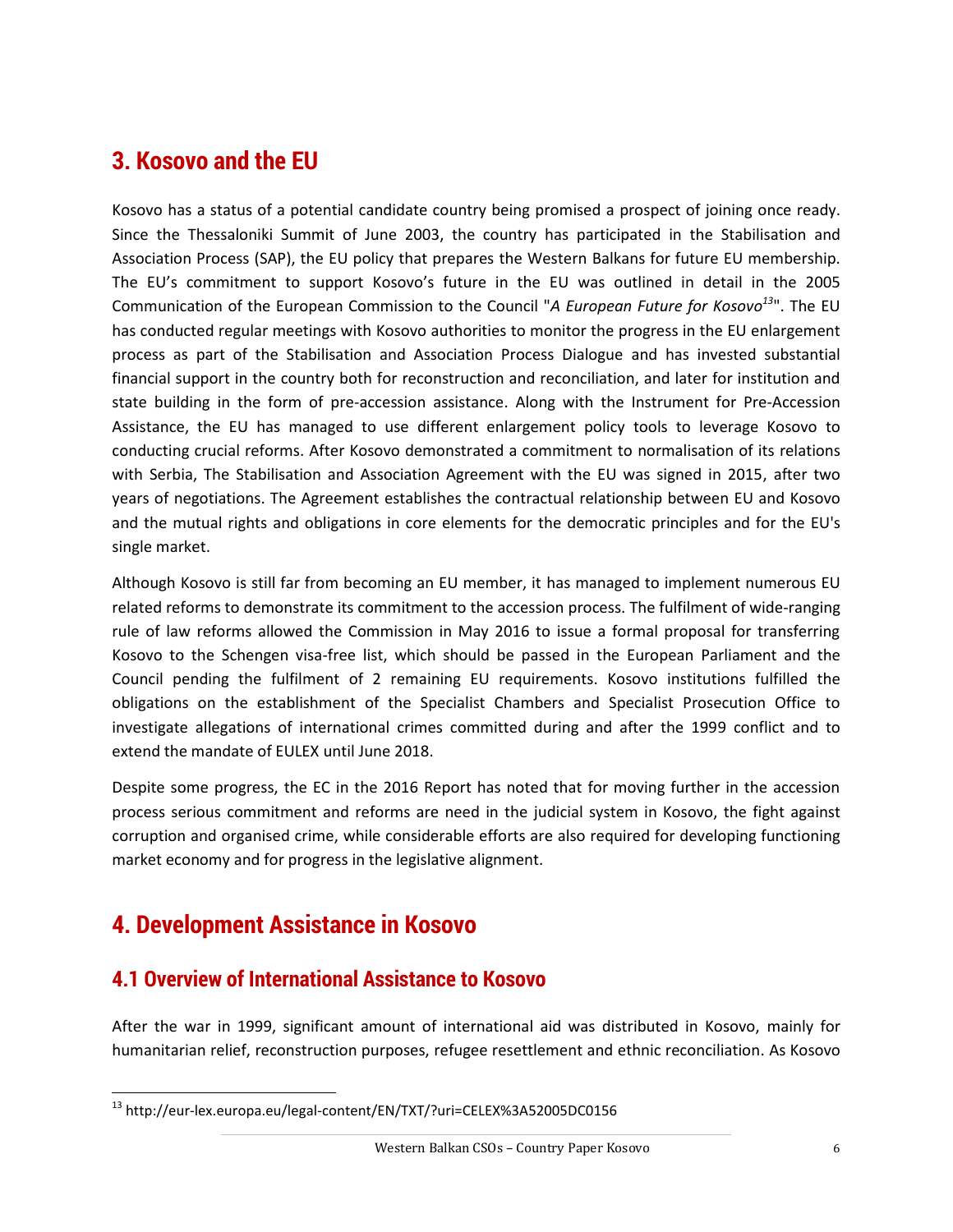was not a sovereign state, the reconstruction process was designed and led by the UN. During that period, more than 3 billion US dollars for international aid and assistance entered the country from 1999 until 2001, as direct assistance for people in need to reconstruct their houses and for community assistance<sup>14</sup>. Within these two years, Kosovo recorded double digit growth rates, falling down to moderate rates of 3-4 percent per annum. Kosovo is a case where aid has played an important role in boosting growth in the post-conflict period and the challenges of aid dependency (and heavy reliance on remittances) remain even more than a decade after the conflict<sup>15</sup>. The availability of funds resulted in a tremendous growth of the NGO sector, primarily driven by international donors, lacking adequate institutionalization and professionalism. "Furthermore, NGOs were primarily directed towards serviceprovision, while they have not developed strong constituencies and have sparingly vocalized civic concerns and interests in the political process. This, however, is not primarily the fault of NGOs; lack of transparency by UNMIK, the dominance of rigid party structures within politics, and an unfavorable legal and institutional climate have arrested the political power of civil society"  $^{16}$ .

After the end of the war there was a gradual shift of the international community and donors from postwar recovery to state building, democratisation and economic development. Kosovo's sovereignty resulted in a need for the establishment of many formal institutions which were almost entirely built from aid $^{17}$ .

According to official data available on development assistance since Kosovo's independence in 2009 till 2015, more than 1.77 billion USD of official development aid $^{18}$  have been disbursed to the country (or 2.25 billion USD of total receipts including besides ODA, Other Official Flows and Private Donations). By comparison during the same period, Kosovo's Gross National Income (GNI) varied between 5.7 billion USD in 2009 to 7.5 billion USD in 2014 (World Bank Open Data<sup>19</sup>), meaning that in average the total official development assistance distributed to Kosovo was more than 3.5 % of the annual GNI. Similarly, Kosovo's national Aid Management Platform (a tool created by the government for tracking and information sharing of aid-funded activities) for the same period of 2009-2015 has accounted 2.1 billion USD of actual aid disbursements.

 $\overline{\phantom{a}}$  $^{14}$  [http://www.ajbms.org/articlepdf/4ajbms2012262708.pdf,](http://www.ajbms.org/articlepdf/4ajbms2012262708.pdf) Accessed on 20.04.2017

 $15$  Ibid

<sup>&</sup>lt;sup>16</sup>[http://www.kipred.org/repository/docs/A\\_Changing\\_Society,\\_A\\_Changing\\_Civil\\_Society\\_846905.pdf,](http://www.kipred.org/repository/docs/A_Changing_Society,_A_Changing_Civil_Society_846905.pdf) Accessed on 20.04.2017

 $17$  [http://www.dww.cz/docs/global\\_synthesis\\_report.pdf,](http://www.dww.cz/docs/global_synthesis_report.pdf) Accessed on 15.07.2017

<sup>&</sup>lt;sup>18</sup> Official Development Assistance (ODA) is defined as those flows to developing countries and multilateral institutions provided by official agencies, including state and local governments, or by their executive agencies, each transaction of which meets the following tests: i) it is administered with the promotion of the economic development and welfare of developing countries as its main objective; and ii) it is concessional in character and conveys a grant element of at least 25 per cent. <sup>19</sup> [http://data.worldbank.org/indicator/NY.GNP.MKTP.CD?locations=XK,](http://data.worldbank.org/indicator/NY.GNP.MKTP.CD?locations=XK) Accessed 01.07.2017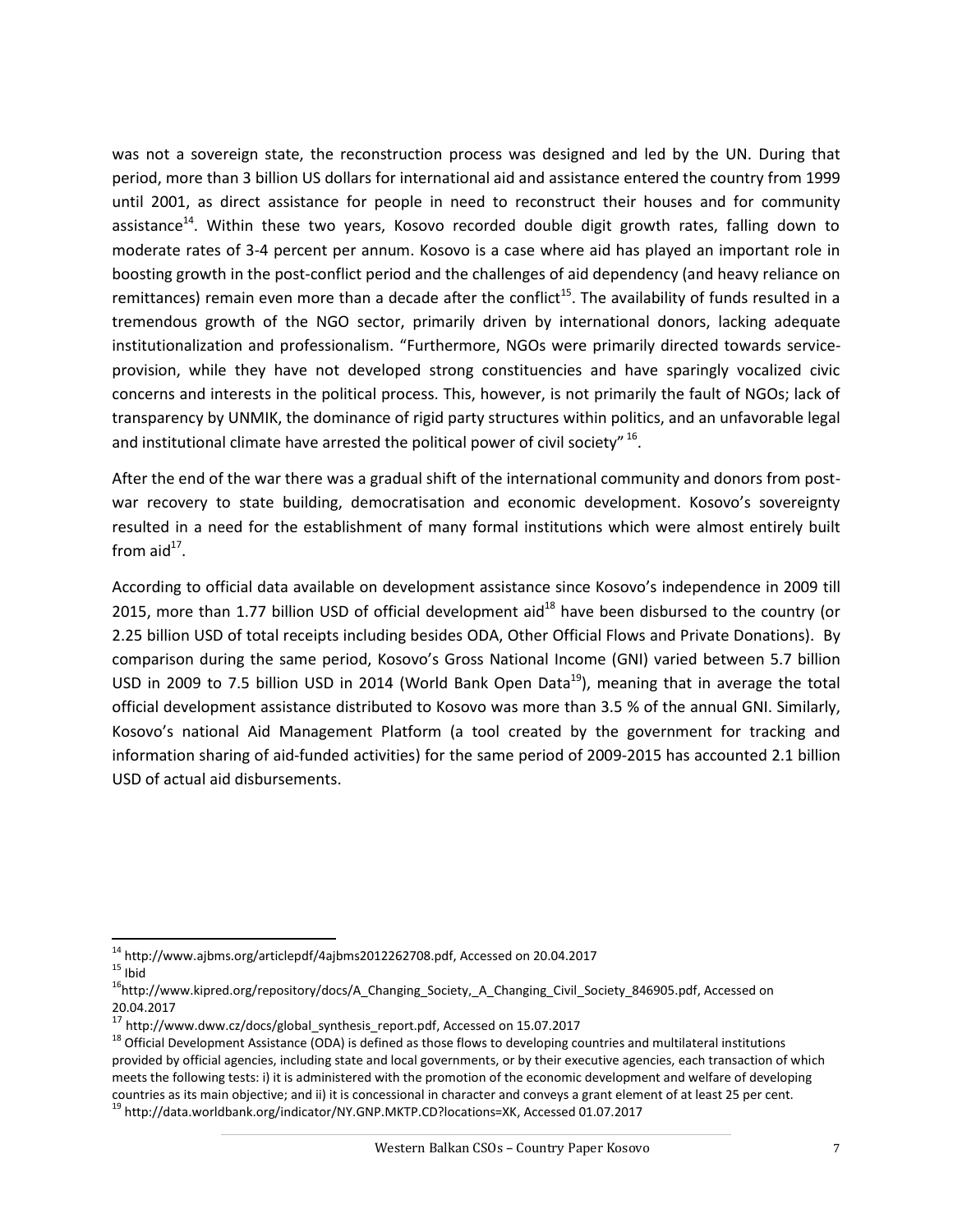#### **AID (ODA) Disbursements in Kosovo for 2009-2015, in million US Dollars:**

| Year                                          | 2009   | 2010   | 2011   | 2012   | 2013   | 2014   | 2015   |  |
|-----------------------------------------------|--------|--------|--------|--------|--------|--------|--------|--|
| <b>Total ODA</b>                              | 438.99 | 183.77 | 179.77 | 282.75 | 256.19 | 243.24 | 186.29 |  |
| Total net receipts                            |        |        |        |        |        |        |        |  |
| (ODA+ Other Official                          | 445.22 | 202.71 | 213.69 | 293.61 | 276.61 | 441.10 | 379.93 |  |
| Flows +private)                               |        |        |        |        |        |        |        |  |
| Data extracted on 18 June 2017 from OECD.Stat |        |        |        |        |        |        |        |  |
|                                               |        |        |        |        |        |        |        |  |
| 2009<br>Year                                  | 2010   | 2011   | 2012   | 2013   |        | 2014   | 2015   |  |

7.6 3.1 2.6 4.2 3.5 3.2 2.8

*[Data extracted on 18 June 2017 from data.worldbank.org](http://stats.oecd.org/)*

ODA as % of

GDP

#### **Aid Disbursements in Kosovo by Donor for the period 2009-2015, in millions US dollars:**



#### *[Data extracted on 15 May 2017 from Aid Management Platform](http://amp-mei.net/TEMPLATE/ampTemplate/dashboard/build/index.html?d=TEMPLATE/ampTemplate/dashboard/build/index.html#saved/78)*

The European Union is the biggest donor to Kosovo with almost 698 million US dollars (around 600 million EUR) distributed to Kosovo in the period from 2009-2015. As Kosovo is a potential member, the EU has allocated substantial financial support to Kosovo's development and accession related assistance first through the CARDS instrument (Community assistance for reconstruction, development and stabilization, an instrument of technical and financial assistance that is intended to support the stabilization process and the association of Western Balkan Countries) when 170 million EUR (app. 200 million USD) were allocated, followed by allocation of 635 million EUR (app. 750 million USD) with the first Instrument for Pre-Accession Assistance – IPA for the period 2007—2013 period. A similar amount of 645.5 million EUR (761 million USD) has been allocated from the same instrument for the new IPA the 2014-2020 period.

The largest portion of the development aid to Kosovo distributed in the period 2009-2015, has been to the government and civil society sector with almost 800 million USD or 38% of the total amount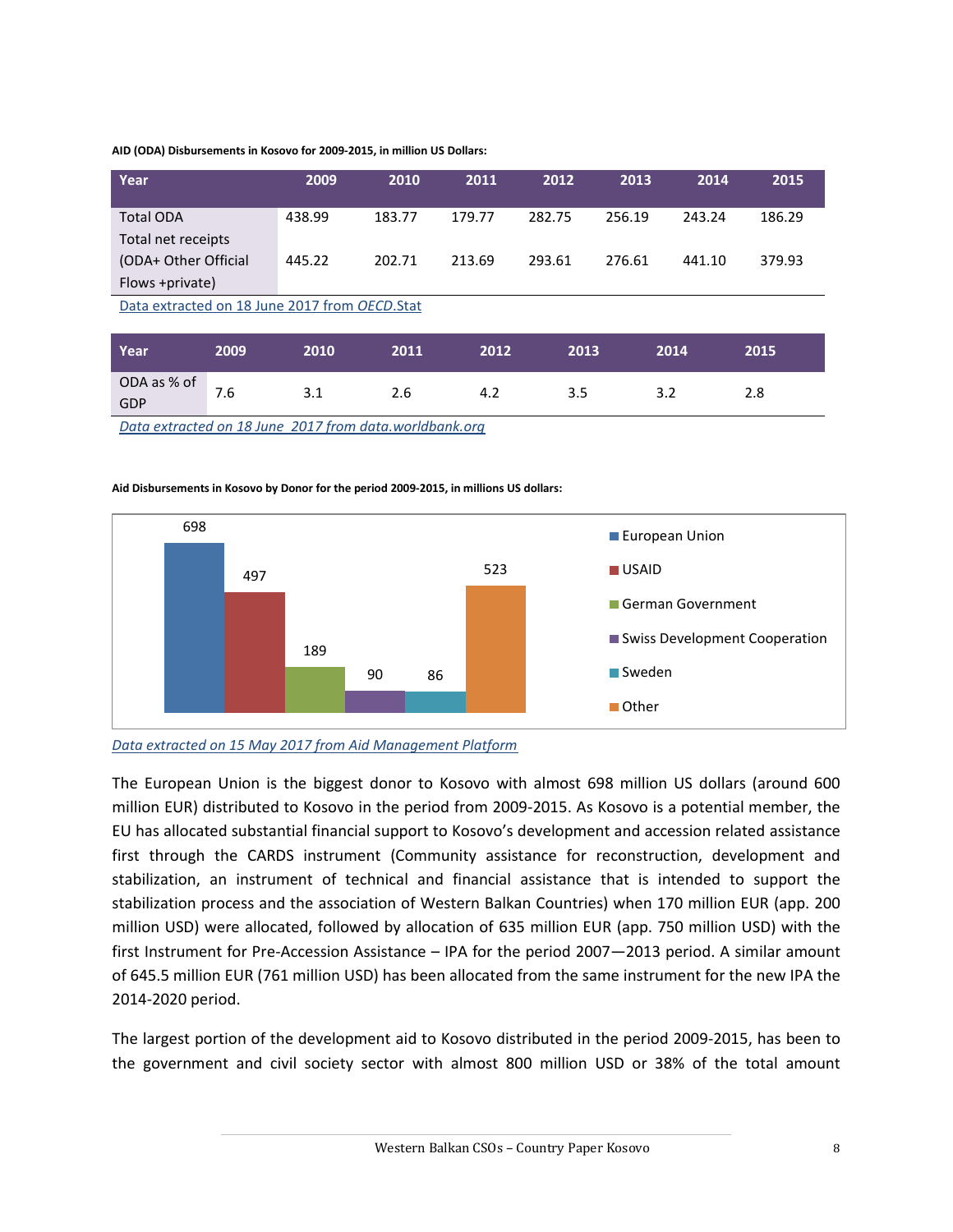followed by tight distribution from 11% -8% to cross-cutting issues, the energy sector, education and social infrastructure and services.



**Aid Distributions to Kosovo by Sector for period 2009-2015, in millions US Dollars:**

*[Data extracted on 15 May 2017 from Aid Management Platform](http://amp-mei.net/TEMPLATE/ampTemplate/dashboard/build/index.html?d=TEMPLATE/ampTemplate/dashboard/build/index.html#saved/78)*

According to the Government report for 2015 on donor activities produced using the Aid Management Platform (AMP) most donors channel their funding through international technical assistance projects. In general, technical assistance projects are largely designed and implemented and evaluated by the donor organizations. In most sectors, direct budget support and capital investment are rarely used categories of external aid.<sup>20</sup>

## <span id="page-8-0"></span>**4.2 Institutional Arrangements for Aid Coordination from 2009-2017**

This mosaic of donors in the post war period did not foster coordination between them due to the lack of a "home-made" agenda for orienting the international aid, leaving each of the donors decide its own agenda and priorities. The responsible government institution for coordination until 2009 was the Office for Donor Coordination within the Office of the Prime Minister, which was then merged with the Agency for European Integration into a newly established Agency for Development Coordination and European Integration. Currently the Ministry of European Integration is the main government body in charge of donor coordination in Kosovo. The Government of Kosovo, supported by the European Union Office to Kosovo (EUO), has implemented the Aid Management Platform (AMP) as a tool for the government and donors to track and share information related to aid-funded activities. Additionally, the Ministry of European Integration releases annual report on donor activities.

The coordination of donor assistance was aimed to improve the effectiveness of donor funds and to integrate foreign assistance into national and regional planning priorities. The relevant government documents for the planning of the assistance are the National Development Strategy (NDS) (the last one

 $\overline{a}$ 

<sup>&</sup>lt;sup>20</sup> [http://www.mei-ks.net/repository/docs/anualreport\\_english\\_3.pdf,](http://www.mei-ks.net/repository/docs/anualreport_english_3.pdf) Accessed on 20.04.2017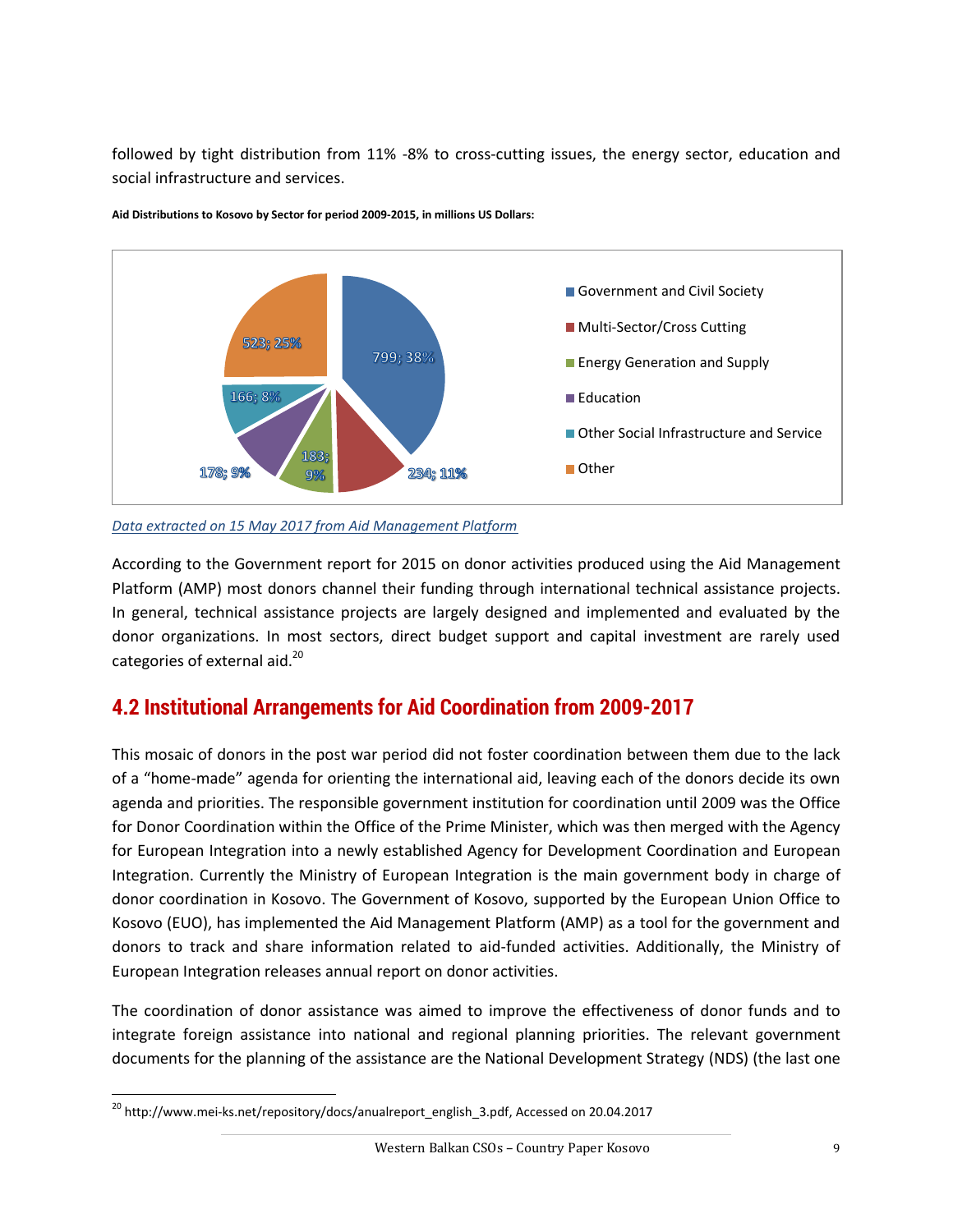is for the period 2016-2021), Statement of the Mid Term Priorities and a Medium Term Expenditure Framework (MTEF) (latest adopted during 2015 covering the budget planning process for 2016-2018). The NDS is a multi-annual planning document that outlines the national priorities of high importance and the measures need to achieve success. It was prepared with consultations with international partners and non-governmental stakeholders and is divided into 4 thematic pillars: human capital, the rule of law and good governance, development of competitive industries and development of infrastructure. The MTEF describes the government priorities for the forthcoming period in detail, harmonised with other strategic documents and budgeting of these priorities for the mid-term period.

#### <span id="page-9-0"></span>**4.3. Kosovo as a Donor of Development and Humanitarian Assistance**

With accession of Kosovo in the EU, the country will go from being a recipient of Official Development Assistance (ODA) to becoming a donor country. For this, the Government will need to prepare and establish necessary institutional and legal frameworks for the provision of development and humanitarian aid and align with the Chapter 30 of the European Acquis Communautaire. Since Kosovo is not yet a candidate country, the preparations towards aligning with the EU policy in the aria of humanitarian aid and development policy are likely to start after the country receives official status of a candidate country and prepares National Program for Adoption of the Acquis. Currently, EU does not make assessments of the country's legislative alignment in the area of development policy and humanitarian aid and there is lack of information about any actions being undertaken in this area.

# <span id="page-9-1"></span>**5. Civil Society in Kosovo**

#### <span id="page-9-2"></span>**5.1 Overview of the Civil Society**

According to the analysis of the CSO Partnership for Development Effectiveness (CPDE) Global Synthesis Report 2016<sup>21</sup>, in the 1990s, the post-war civil society in Kosovo looked very different than what it is today and served as a substitute for the lack of institutions which were trusted and recognized by the citizens. The availability of aid and foreign funds after the war resulted in a boom of local NGOs and by 2004, more than 2,300 NGOs were registered – although not all of them were active – compared to around 65 NGOs during the 1989-1999 period. In the abundance of foreign funds and the focus of donors on providing short-term grants for different projects, NGOs were driven more by available funds than by their missions, thus highly reflecting a donor-driven agenda. According to the 2016 Monitoring report on the enabling environment for civil society development for Kosovo prepared by Kosovar Civil Society Foundation (KCSF), the number of active CSOs in Kosovo is estimated to be around 1,500 – despite around 9,000 registered NGOs and few other unregistered initiatives as less than 1,000 CSOs had any financial activity or employees during 2015.

 $\overline{a}$ <sup>21</sup>[http://www.dww.cz/docs/global\\_synthesis\\_report.pdf,](http://www.dww.cz/docs/global_synthesis_report.pdf) Accessed on 15.07.2017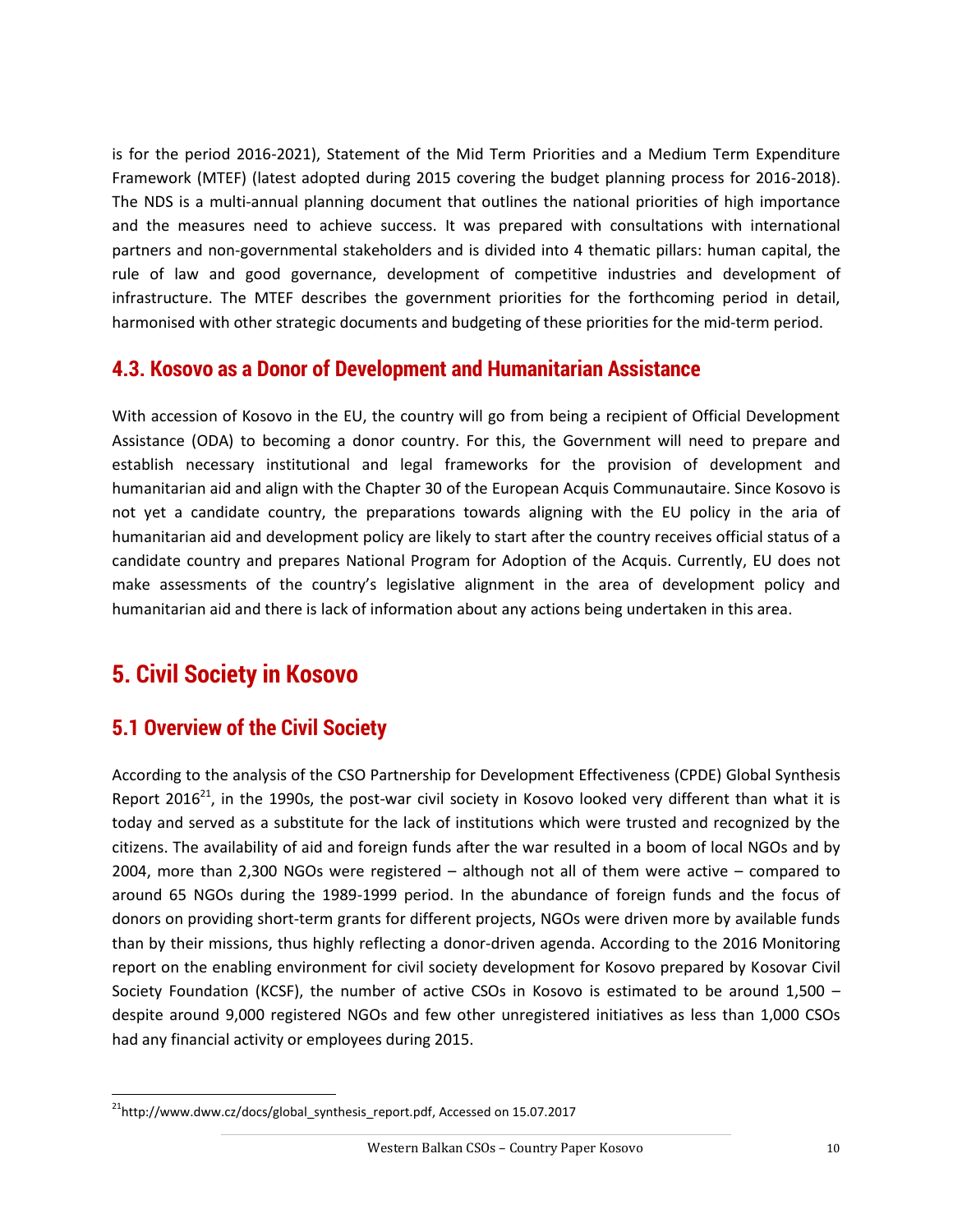The majority of the sector is comprised of small CSOs, in terms of both funding and staff. CSOs based in Prishtina and other regional centres in Kosovo dominate the sector. The trend of registration of new NGOs has been stable for the past six years, with around 500 new NGOs registered every year. In addition, despite trade unions formally being in the scope of civil society definition, in Kosovo they are rarely seen as such; cooperation between different trade unions and the other parts of civil society is limited, with trade unions rarely being part of civil society initiatives and forums. Religious communities, in general, are not considered part of Kosovar civil society. Media remains both in and outside the sector – most of them are registered as private business, but their role in specific issues of democracy may be considered as part of civil society.<sup>22</sup> According to a survey conducted by KCSF in 2016, transparency and accountability, rule of law, democratisation, European Integration and gender issues have been among the areas where CSOs are most active<sup>23</sup>.

## <span id="page-10-0"></span>**Enabling environment for civil society**

*The enabling environment for civil society is broadly defined as the conditions within which civil society works. Specifically, enabling environment is viewed as the varied array of conditions – economic, political, social, cultural, legal, and otherwise – that affect the capacity of citizens, whether individually or collectively, to voluntarily participate in civil society. The analysis of enabling environment for civil society development is based on the 2016 Monitoring Matrix Report on the Enabling Environment for Civil society Development in Kosovo, of the Kosovar Civil Society Development Foundation.* 

In the recent years Kosovo has seen some progress in the legislation regarding the enabling environment for civil society development; however in practice many of the standards are not met yet. In number of areas, such as freedom of association, the existing legislation is generally positive, with some isolated but serious restrictive provisions. In other areas, such as involvement of civil society in decision-making, the positive legislative framework has been advanced with more specific implementation instruments, although its implementation started as of 2017. There are still areas, such as state support to civil society, where the policy and regulatory framework is still at the stages of its development.  $^{24}$ 

On the other hand, the civil society sector seems to be largely apathetic towards public life in general, including low levels of their engagement with only a few well-established CSOs being those that create a domestic demand for enabling environment and thus a low pressure to public institutions for increased engagement and results in an enabling environment for civil society.

## <span id="page-10-1"></span>**Legal environment**

 $\overline{a}$ 

The basic legal framework for establishment, registration and operation of CSOs in Kosovo is in place. Its implementation through remains incomplete mostly with regards to the provisions related to their

<sup>&</sup>lt;sup>22</sup> [http://monitoringmatrix.net/wp-content/uploads/2016/11/155-3c-2016-MM-KS-18012017\\_First\\_Final\\_Published.pdf](http://monitoringmatrix.net/wp-content/uploads/2016/11/155-3c-2016-MM-KS-18012017_First_Final_Published.pdf), Accessed on 07.04.2017

<sup>&</sup>lt;sup>23</sup> http://www.kcsfoundation.org/repository/docs/05\_11\_2016\_4070877\_Kosovar\_Civil\_Society\_Index\_2016\_KCSF.PDF  $24$  Ibid.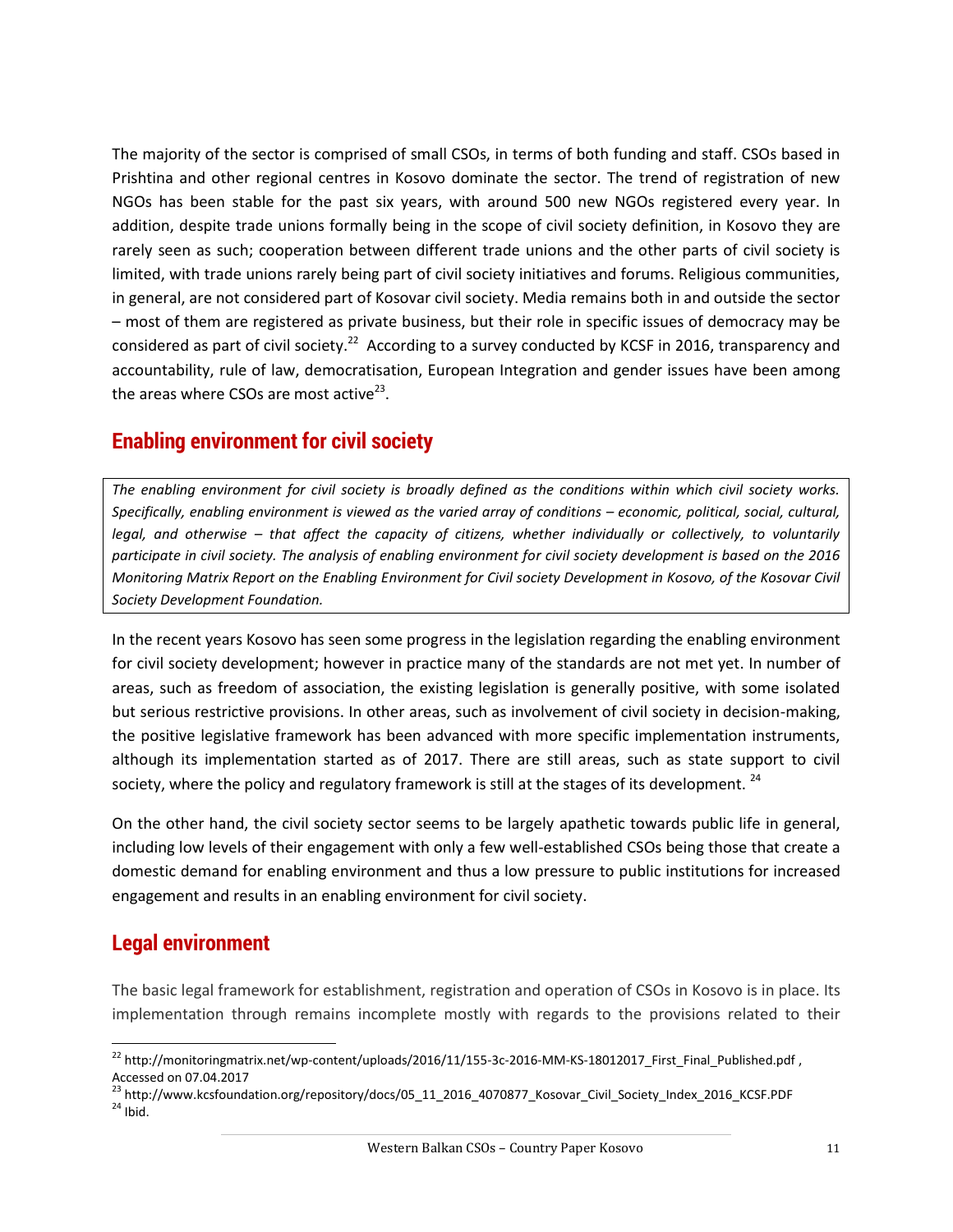operation. Freedom of assembly and expression are guaranteed by law and in general CSOs exercise these rights freely, although cases of threats to journalists and some activists are present occasionally and the rate of CSOs engaged in organizing or attending assemblies continues to be low. The Secondary legislation on registration and operation of CSOs adopted during 2014, which contains restrictive provisions for CSOs, remained in force and a group of CSOs was suspended during 2015. CSOs continue to freely seek and secure funds from various domestic and foreign sources. As freedom of assembly is guaranteed by law, CSOs continue to exercise these rights freely.

## <span id="page-11-0"></span>**Financial sustainability**

There is partially disabling environment for **financial viability of CSOs** and Kosovar CSOs are still highly dependent on international funding. Some **tax incentives** for private donors exist, but they hardly produce any concrete effect in practice. **Public funds** for CSOs are increasing; however until 2016 there were no standard procedures and criteria on their programming, selection, monitoring and evaluation. A model on **public funding for CSOs** was adopted by the government and drafting of the necessary regulation has been initiated. However, until this regulation is adopted and implemented, public funds for CSOs continue to be distributed without any clear criteria.

In general, very few CSOs are engaged in economic activities. There are ambiguities in the legal framework on tax benefits for the economic activities of CSOs, in particular those which do not have the public benefit status. The main interpretation is that the economic/commercial activities of Public Benefit Organizations are exempt from the corporate income tax if the income destination is solely for the public benefit purpose and up to a "reasonable level" of income. While the article regarding tax exemptions mentions only PBOs, another article on commercial activities refers to all registered CSOs whose "commercial or other activity shall be exclusively related to its public purpose up to a reasonable level of income". This implies that the economic activity of any registered CSO shall be directly linked to its mission and the income should be reasonable, and all other economic activities are subject to income tax. Nevertheless, this incoherence causes difficulties in its interpretation and implementation.<sup>25</sup>

## <span id="page-11-1"></span>**Relationship with government**

The Government Strategy for Cooperation with Civil Society 2013-2017 had its first activities completed during 2015 however, the practice of public consultation remains with many challenges. A new Regulation on Minimum Standards on public consultation process has been adopted by the Government during 2016 and entered into force in January 2017.Participation of CSOs in cross-sector bodies is partial, with few cases of open and transparent selection.

There are legal requirements for consulting with CSOs at government level. Nevertheless, legal opportunities are not utilized properly, mostly due to the weak implementation from the side of public authorities. While access to information has been improved during the last two years, less than 1/3 of

 $\overline{a}$ <sup>25</sup> [http://monitoringmatrix.net/wp-content/uploads/2016/11/155-3c-2016-MM-KS-18012017\\_First\\_Final\\_Published.pdf](http://monitoringmatrix.net/wp-content/uploads/2016/11/155-3c-2016-MM-KS-18012017_First_Final_Published.pdf)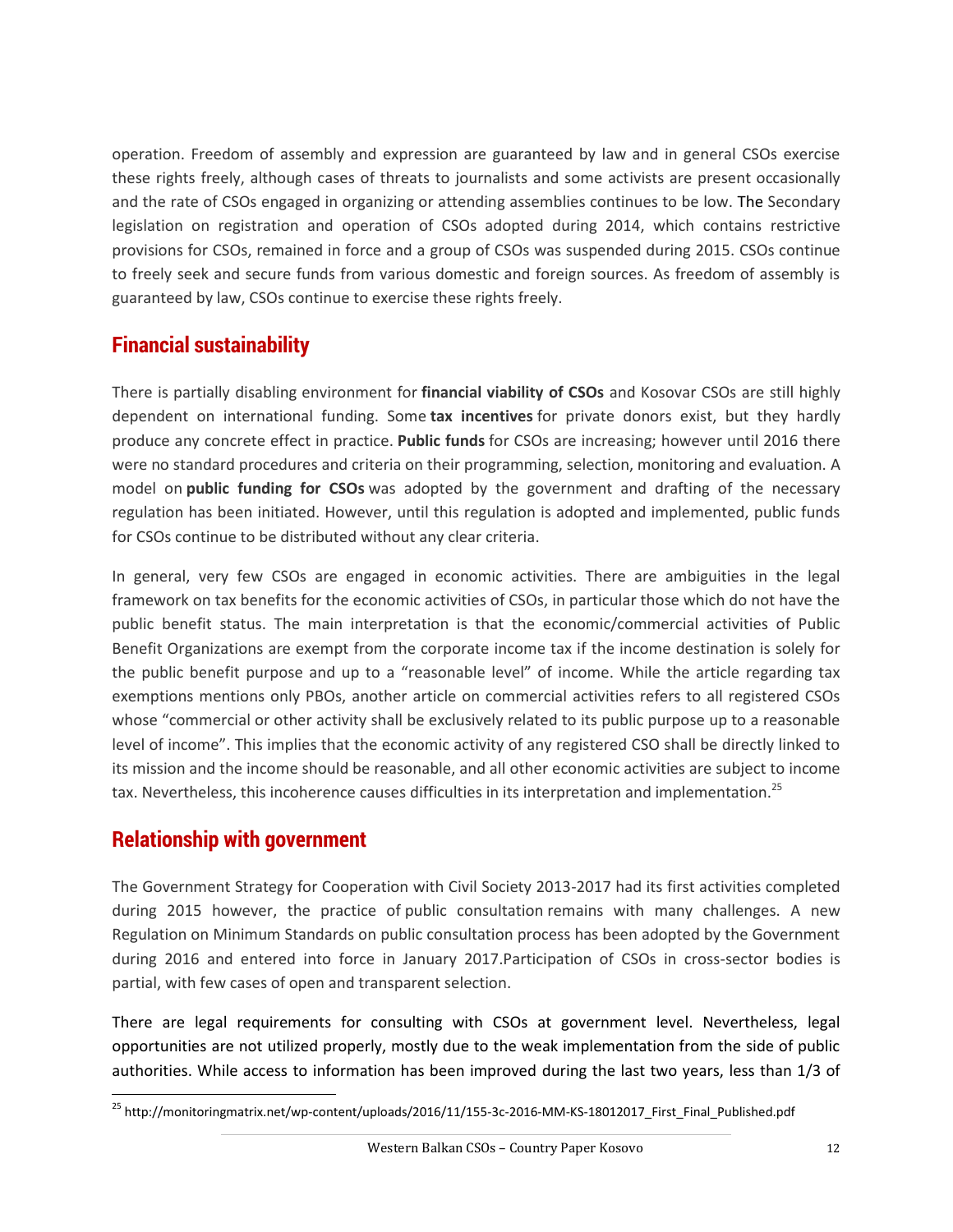CSOs declare to have been regularly invited to comment on policy/legal proposals in their fields of interest during 2016. Although feedback on the results of the public consultations is rarely provided or made public, almost half of those CSOs that have participated in the public consultation process assess that their comments were partly accepted. There are no standard selection mechanisms, and only few bodies have selected CSO representatives through an open, transparent and democratic process. As there is no systematic monitoring and reporting on this area, no exact data is available on the percentage of laws/bylaws, strategies and policy reforms which are effectively consulted with CSOs. At the local level, the majority of municipalities do not regularly include civil society in their work, while a large number of legal instruments for participation are not functional. At the Assembly level, the legal provisions on consultation with CSOs are nonbinding. Only a part of the laws in procedure undergo public hearings, while other types of public consultations are not common.<sup>26</sup>

# <span id="page-12-0"></span>**6. Conclusion**

Kosovo has been significant recipient of development aid, much of it channeled through civil society organizations. Due to this, the civil society in the country has developed significant capacities and experience in implementation of development projects in various areas. Even more importantly, the civil society has been an important factor in the country's social and political life and driver of change in the country's state building and democratization processes.

Since Kosovo should eventually go from aid recipient to aid donor, especially since it aspires to become an EU member, the civil society should be valuable partner to the government and to donors and driver of the development cooperation agenda. However, in order to do so, it is necessary to further improve the environment in which it operates, its capacities when it comes to development cooperation, and be involved in all cycles of policy making in meaningful and systematic manner.

According to the monitoring reports, the civil society in Kosovo is operating in relatively enabling environment; there is still much to be done though, in order legal guarantees for freedom of association, freedom of assembly and other related freedoms to be preserved and properly implemented in practice, to have meaningful involvement of the civil society in the policy and decision making processes and the financial viability of the civil society to be stimulated.